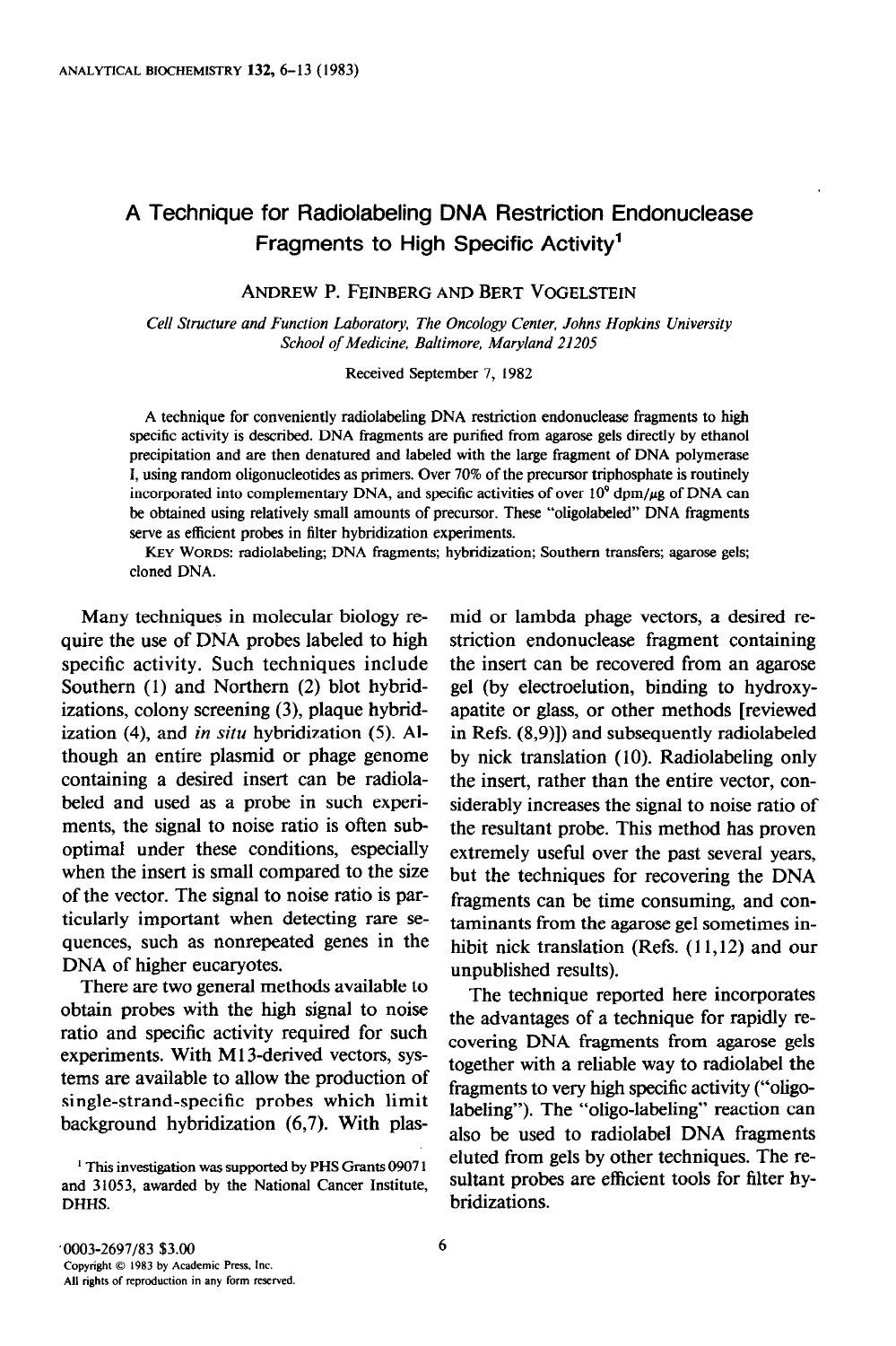### MATERIALS AND METHODS

### **Materials**

NaI (S-8379), salmon sperm DNA (D-1626), polyvinylpyrrolidone (PVP-10), bovine serum albumin (A-4503), Ficoll-70 (F-2878), Ficoll-400 (F-4375), and agarose (A-60 13) were purchased from Sigma Chemical Company, St. Louis, Missouri. Sarkosyl (NL-30) was from ICN Pharmaceuticals, Plainview, New York. Bovine serum albumin (nucleic acid enzyme grade) was purchased from Bethesda Research Laboratories, Inc., Gaithersburg, Maryland. Restriction enzymes and the large fragment of DNA polymerase I were obtained from Bethesda Research Laboratories, Inc., or from New England Biolabs, Inc., Beverly, Massachusetts. [32P]dCTP (PB. 10205) and  $\binom{32}{9}$ dATP (PB. 10204) were purchased from Amersham Corporation, Arlington Heights, Illinois, and nitrocellulose paper was from Schleicher and Schuell, Keene, New Hampshire. Deoxyribonucleoside triphosphates (2050, 2070, 2080) and oligodeoxyribonucleotides (hexamers, Catalog No. 2 166) were purchased from P-L Biochemicals, Inc., Milwaukee, Wisconsin.

The recombinant plasmids chGH800/ pBR322 (containing a cDNA insert of human growth hormone (13)), JWlOl and JW151 (containing cDNA inserts of alpha-globin and gamma-globin, respectively ( 14)), and pOvE 12 (containing a cDNA insert of chicken ovalbumin (15)) were grown in Escherichia coli strain HB101 and the plasmid DNA was purified by standard methods (16,17). Experiments involving recombinant DNA were performed in accordance with the appropriate NIH guidelines.

### Solutions Required

 $R_{\text{max}}$  of  $R_{\text{max}}$  of  $R_{\text{max}}$  fragments. Saturated NaI:  $R_{\text{max}}$  $N_{\rm H}$  (900  $N_{\rm H}$  m,  $N_{\rm H}$  m,  $N_{\rm H}$  m,  $N_{\rm H}$  m,  $N_{\rm H}$  m,  $N_{\rm H}$  m,  $N_{\rm H}$  m,  $N_{\rm H}$  m,  $N_{\rm H}$  m,  $N_{\rm H}$  m,  $N_{\rm H}$  m,  $N_{\rm H}$  m,  $N_{\rm H}$  m,  $N_{\rm H}$  m,  $N_{\rm H}$  m,  $N_{\rm H}$  m,  $N_{\rm H}$  m,  $N_{$ NaI (900 g) was dissolved in 490 ml of water<br>at 70-80°C. The solution was filtered and stored at room temperature until crystals appeared (usually 12-48 h). The refractive index of the final solution was 1.5000- 1.50 10. If the solution turned yellow (through oxidation), enough solid sodium sulfite was added to make the solution colorless. The sodium sulfite treatment could be repeated when required (over several months) without harmful effects; TNE: 100 mM NaCl, 10 mM Tris-HCl, 1 mM EDTA, pH 7.5. W 1: NaI/ethanol/TNE (4/3/ 2), made fresh on the day of use. W2: Ethanol/ TNE (7/3). W3: Ethanol/water (19/l). E: 3.0 mM Tris, 0.01 mM EDTA, pH 7.5.

Labeling of DNA fragments. TM: 250 mM Tris-HCl,  $25 \text{ mM MgCl}_2$ , 50 mM 2-mercaptoethanol, pH 8.0. DTM: 100 UM each of dATP, dGTP, dTTP in TM. OL: 1 mM Tris, 1 mM EDTA, pH 7.5, to which 90 optical density units per milliliter of oligodeoxyribonucleotides was added. LS:  $1 \text{ M}$  Hepes<sup>2</sup> (pH) 6.6)/solution DTM/solution OL (25/25/7), stored at  $-20^{\circ}$ C.

### General Methods

Electrophoresis. Plasmid DNA was cleaved with an appropriate restriction endonuclease and the digest was electrophoresed through an agarose slab gel (14.3 cm  $\times$  0.3 cm) in a Tris-acetate buffer as described by Sugden et al.  $(18)$ . Electrophoresis was at 50–70 V for 2-4 h. The gel was stained for 15-60 min in 250 ml ethidium bromide (2  $\mu$ g/ml) in water. The restriction fragment of interest was cut from the gel under ultraviolet illumination (UV Products, San Gabriel, Calif.). Care was taken to excise the fragment cleanly, thereby minimizing the volume of agarose. The excised fragment was sliced into pieces 0.5-I .O cm long.

Blot hybridization. Nitrocellulose filters containing transferred DNA were prepared by the modification of Southern's ( 1) procedure de modification of bounding (19).  $p_0(x_0)$  $\frac{1}{2}$  is the domestic divergence does not do not determine were done. at 600°C according to the protocol described to the protocol described to the protocol described to the protocol described to the protocol described to the protocol described to the protocol described to the protocol descr at  $\sigma \sim c$  according to the protocol described

' Abbreviations used: Hepes, 4-(2-hydroxyethyl)- I-pi-

 $\pi$ oorevlations used: Tiepes,  $\pi$ (z-nydroxyemyr)-1-pi perazineethanesulfonic acid; SDS, sodium dodecyl sulfate; BSA, bovine serum albumin; Pol I, DNA polymerase I; bp, base pair.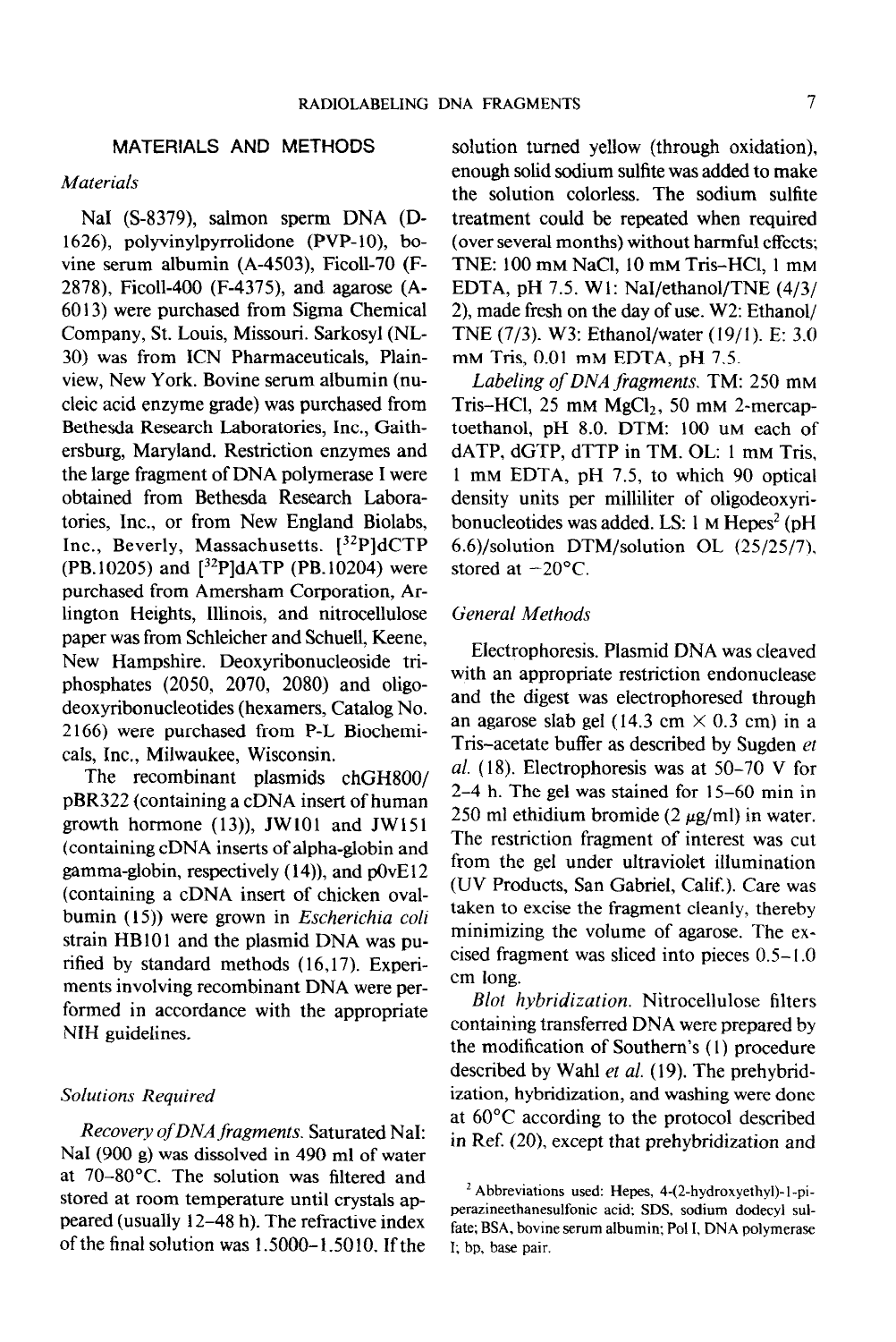hybridization were done in Seal-N-Save bags (Sears) using 10 ml of hybridization solution. The inclusion of denatured salmon sperm DNA (at a final concentration of 200  $\mu$ g/ml) was crucial to limit background hybridization. After labeling, probes were centrifuged through Sephadex  $G-75(21)$  in 20 mm NaCl, 20 mM Tris, 2 mM EDTA, 0.2% SDS, pH 7.5, then boiled for 5 min and cooled on ice. To 10 ml of the hybridization buffer was added  $2-4 \times 10^6$  cpm (Cerenkov).

Measurement of incorporation of radioactivity into probes. Incorporation of radioactive precursors was monitored by acid precipitation. Aliquots of the reaction were diluted in  $20 \text{ mm}$  EDTA, pH 7.5, and a solution of 1 mg/ml bovine serum albumin (Sigma A-4503) in 80% trichloroacetic acid was added, for a final concentration of 12% trichloroacetic acid. After incubation on ice for 15 min, precipitates were collected on fiberglass filters and counted using Cerenkov radiation. The efficiency of Cerenkov radiation counting of 32Plabeled DNA samples acid precipitated in this way was 75% of that obtained by Cerenkov counting of the same samples eluted from the filter into aqueous solution. Incorporated percentages given under Results have been corrected for this reduced efficiency of Cerenkov counting of acid precipitated DNA samples.

### Recovery and Labeling of DNA Fragments

Step 1. Solubilization of gel. The gel fragments excised from an agarose gel were placed in a preweighed dust-free 15-ml Corex centrifuge tube. The net weight (in grams) of the gel fragment is called " $W$ " in the following recipe: 1 M Tris-HCl, pH 7.5 (0.05 ml  $\times$  W), and saturated NaI (2.1 ml  $\times$  W) were added to the tube, which was covered with Parafilm (American Can Co., Greenwich, Conn.) and  $\frac{1}{2}$  the order of  $\frac{1}{2}$  and  $\frac{1}{2}$  and  $\frac{1}{2}$  and  $\frac{1}{2}$  and  $\frac{1}{2}$  and  $\frac{1}{2}$  and  $\frac{1}{2}$  and  $\frac{1}{2}$  and  $\frac{1}{2}$  and  $\frac{1}{2}$  and  $\frac{1}{2}$  and  $\frac{1}{2}$  and  $\frac{1}{2}$  and  $\frac{1}{2}$  and  $\$ (urned the over the on a Labilary share) (Labindustries, Berkeley, Calif.) for 30 min. The tube was vigorously Vortexed for  $0.5-1$ min and then placed on the shaker for an additional  $10-20$  min. At this point there should be no visible gel fragments remaining.

Step 2. Recovery of DNA fragments from solubilized gel. Ethanol, 1.575 ml  $\times$  W, was added, and, after mixing, the solution was incubated at room temperature for 1 h. It was then centrifuged at 15°C for 2 h at 12,750 rpm in the SS-34 rotor of a Sorvall centrifuge. The supematant was decanted and the pellet washed, once with solution W1, twice with W2, and once with W3, as follows: the tube was gently filled all the way to the top (approximately 18 ml) and allowed to stand at room temperature for 0.5-l min; the liquid was then decanted and the tube lip wiped with a tissue while inverted. All washes were at room temperature. After the W3 wash, the tube was dried for a few minutes under vacuum. One milliliter of solution E was added, and the tube was covered with Handiwrap with the aid of a rubberband. The tube was placed in a water bath at 95-100°C for 2.5 min, Vortexed for 10 s (while hot), and returned to the 95-1OO'C bath for another 2.5 min. The tube was centrifuged at 1OOOg for 2 min at room temperature to get all the liquid to the bottom of the tube. The eluate was transferred to a cuvette and the optical density measured with a Corey spectrophotometer. DNA yield in micrograms  $(Y)$  was determined using the formula  $Y = (A_{260} - A_{300})$  $\times$  43. (The "yield" from a mock precipitation, containing 3 g of 1% agarose but no DNA, was less than 0.1  $\mu$ g when measured in this way.) The eluate was then transferred to a 1.5-ml polypropylene microfuge tube, frozen, and lyophilized. The lyophilate was dissolved in water at 25  $\mu$ g/ml and stored at  $-20$ °C.

Step 3. Labeling of DNA fragments ("oligolabeling''). A  $25-\mu$  reaction mixture was prepared as follows: 11.4  $\mu$ l of solution LS, 1  $\mu$ l parce as follows. If  $\pi$  *parce accuracy*  $\pi$ of hudden and the grade  $\mathbf{D}$ . (10  $\mathbf{m}\mathbf{g}$ ) ml), and the appropriate volume of water were placed in a 1.5-ml polypropylene microfuge. tube on ice. An aliquot of the solution containing the recovered DNA fragment  $(1-5 \mu l)$ was heated to  $95-100^{\circ}$ C for 2 min in a sealed capillary tube, immediately cooled to  $0^{\circ}$ C in an ice bath, and added to the reaction mixture.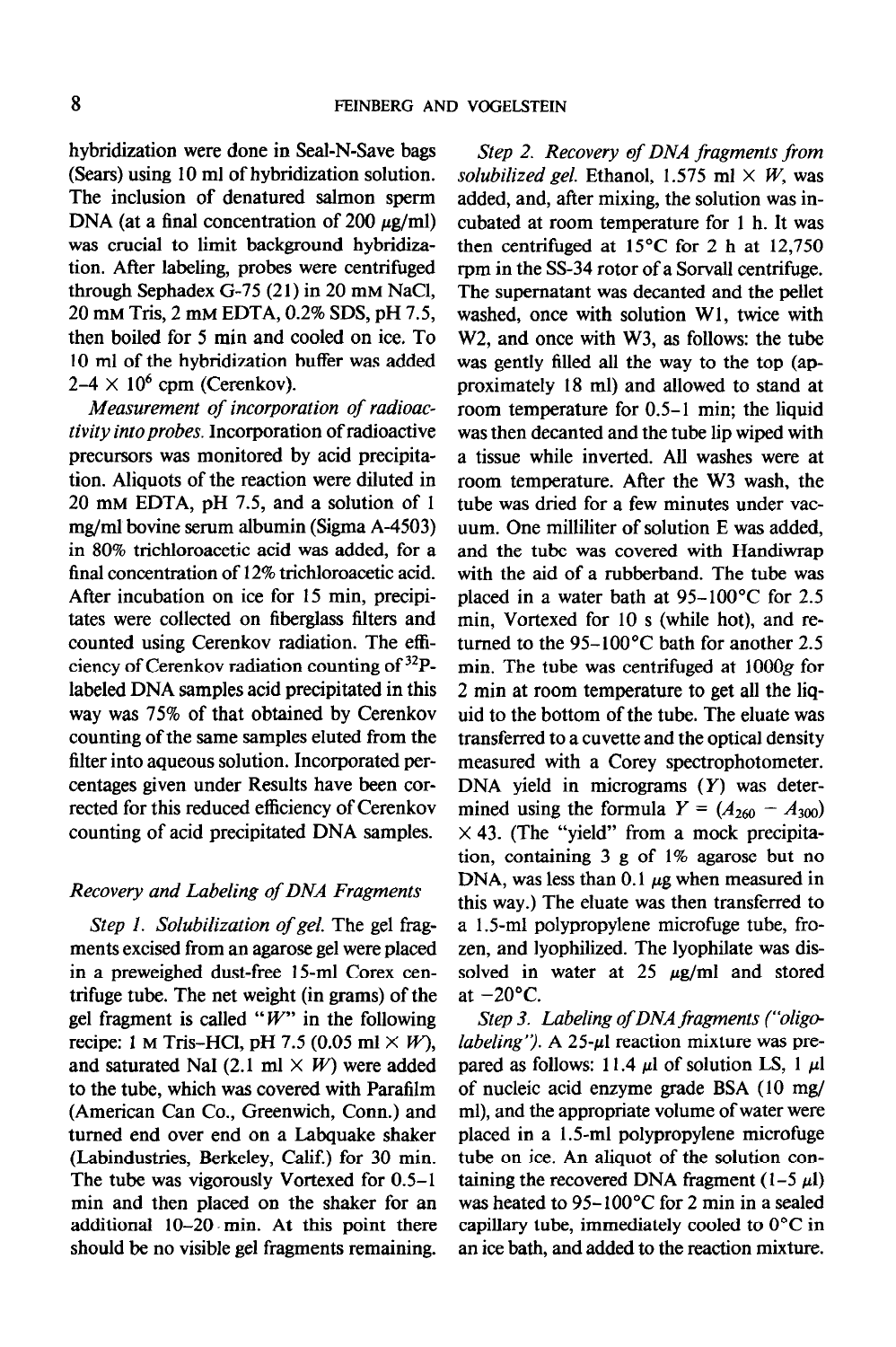$[^{32}P]$ dCTP (5-10  $\mu$ l) and 2.5 units of the large fragment of DNA polymerase 1 were then added. The components were mixed by gently tapping the tube. The tube was then centrifuged at room temperature in a microfuge for two seconds to get all the liquid to the bottom of the tube, which was then incubated at room temperature.

For preparing probes for filter hybridizations, we routinely used  $0.062 \mu$ g DNA (2.5)  $\mu$ ) and 50  $\mu$ Ci dCTP (5  $\mu$ ); 3000 Ci/mmol). The reaction was allowed to proceed for a few hours or overnight (whichever was more convenient).

## RESULTS AND DISCUSSION

As described under Materials and Methods, the procedure involves three simple steps: ( 1) solubilization in sodium iodide of an agarose gel slice containing the desired restriction fragment; (2) selective ethanol precipitation of the fragment from a NaI-agarose solution; and (3) labeling of the fragment using the large fragment of DNA polymerase I with random oligodeoxyribonucleotides as primers.

#### Steps I and 2

Solubilization of agarose gels with chaotropic salts has been a widely used starting point for recovering DNA by several methods (reviewed in Refs. (8,9)). The method used here is a modification of a method described earlier (22). Although the original technique described used a large amount of carrier DNA together with acetone precipitation, we have found that small amounts of DNA can be effectively precipitated without carrier DNA, using ethanol. As little as  $0.02 \mu g/ml$  of DNA could be effectively precipitated using this technique. The percentage of DNA precipitated seemed to be constant (40-60%) in the range  $0.02-0.5 \mu$ g/ml. Gels ranging from 0.6 to 1.5% agarose gave equivalent results; higher percentage gels should be diluted with water to an agarose concentration of 1.5% or less. DNA fragments as small as 300 bp were effectively precipitated (smaller fragments were not tested). Although the DNA was not quantitatively precipitated, a large enough proportion was obtained to provide for numerous separate labelings. A numerical example follows: Starting with 50  $\mu$ g of plasmid DNA, of which the fragment of interest comprised 20% of the total plasmid, the yield of fragment we routinely obtained at the end of the entire procedure was approximately  $3 \mu g$ . (Total theoretical yield of the fragment is 10  $\mu$ g; 50% was lost in the ethanol precipitation steps; another 20% was lost during gel electrophoresis.

TABLE I

EFFECT OF VARIOUS REACTION CONDITIONS ON THE INCORPORATION OF  $[32P]$ dCTP INTO DNA USING OLIGO-LABELING<sup>a</sup>

| Expt | Conditions                                         | Label incorporated <sup>b</sup><br>$( \% )$ |  |
|------|----------------------------------------------------|---------------------------------------------|--|
|      | Standard reaction <sup>c</sup>                     | 85                                          |  |
|      | Holoenyzme substituted for large fragment of Pol I | 22                                          |  |
|      | Minus template DNA                                 |                                             |  |
| л    | Minus oligodeoxyribonucleotide primers             |                                             |  |
|      | Minus Hepes, so that pH of the reaction was 8.0    | 42                                          |  |
|      | Reaction mixture titrated to pH 6.2                | 18                                          |  |

<sup>a</sup> Oligo-labeling reactions were performed as described under Materials and Methods, using the human gammaglobin cDNA insert from plasmid JW 15 1.

 $<sup>b</sup>$  Determined by trichloracetic acid precipitation, as described under Materials and Methods, after a 3-h reaction</sup> time.

<sup>c</sup> As described under Materials and Methods, using 0.062  $\mu$ g DNA and 50  $\mu$ Ci dCTP (3000 Ci/mmol).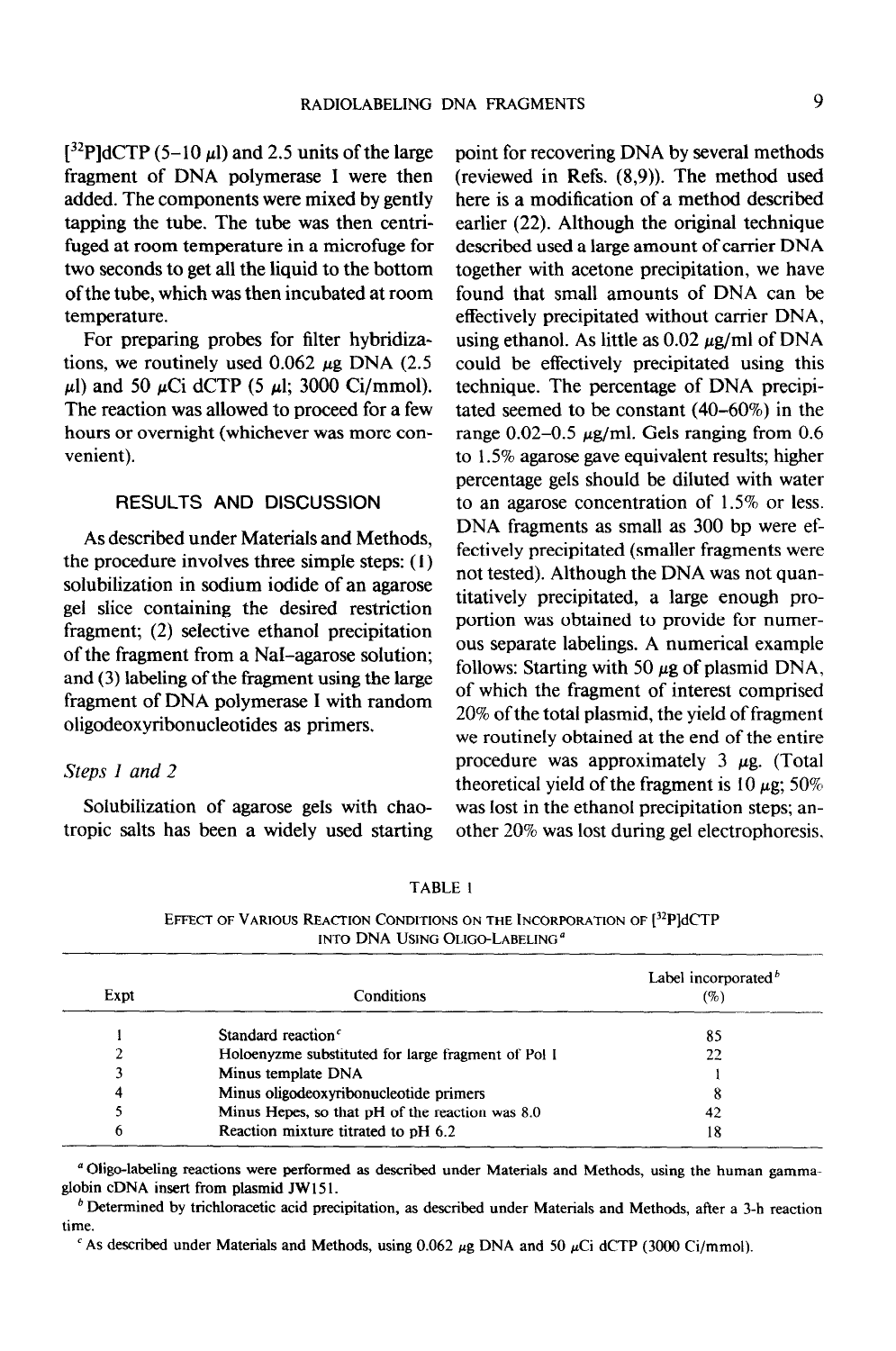subsequent handling of the sample, transfer from one tube to another, etc.) Since each radiolabeling was routinely performed using 0.062  $\mu$ g of DNA template, the amount of DNA obtained was sufficient for 48 labeling reactions.

### Step 3

It was shown over 10 years ago that oligonucleotides can serve as primers for copying single stranded templates by a variety of DNA polymerases (23-27). We tested several parameters in an effort to optimize the labeling obtained with denatured DNA fragments and E. coli polymerase I for use as hybridization probes.

The choice of the enzyme was crucial (Table 1). With Pol I holoenzyme, labeling was rapid, but the absolute percentage incorporated was less than with the large fragment, and the product was unstable. This difference probably arose from the presence in the holoenzyme of the 5'-3' exonuclease activity (28,29). Since the primers used were short (6 bases), the 5'-3' exonuclease could rapidly degrade the primer and then begin to degrade



FIG. 1. Effect of precursor concentration on kinetics of  $[^{32}P]dCTP$  incorporation into DNA. A 1200-bp DNA restriction fragment containing the gamma-globin cDNA insert of plasmid JWl51 was recovered from an agarose gel as described under Materials and Methods. 0.062  $\mu$ g of this DNA was then "oligolabeled" as described under Materials and Methods using  $0.062 \mu$ g DNA template, and  $\frac{32P}{dCTP}$  (3000 Ci/mmol) in the following amounts: ( $\bullet$ ) 50  $\mu$ Ci; (O) 100  $\mu$ Ci; ( $\Box$ ) 150  $\mu$ Ci; ( $\Box$ ) 200  $\mu$ Ci.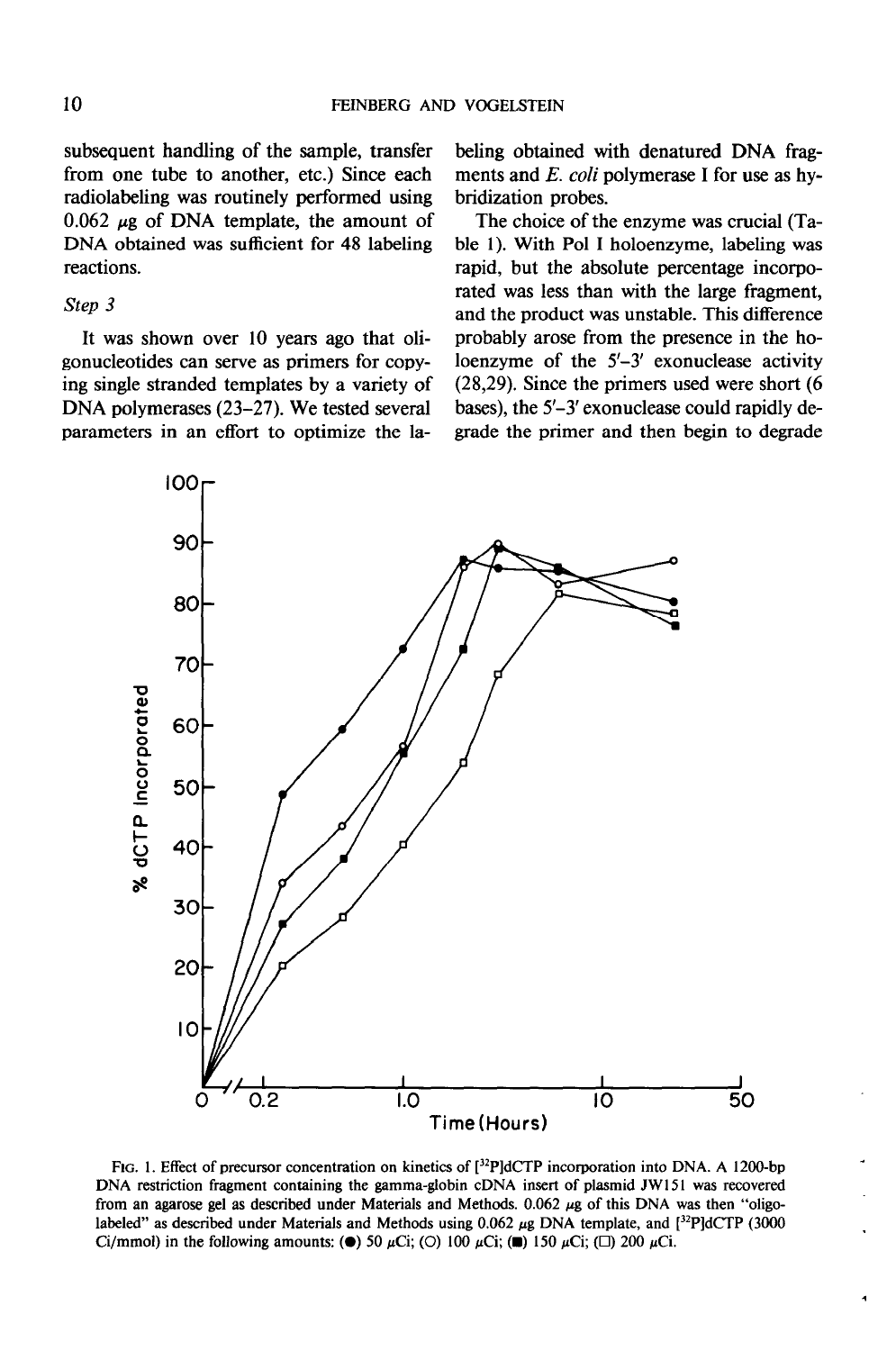| SPECIFIC ACTIVITIES OF PROBES OBTAINED USING VARIOUS AMOUNTS OF PRECURSORS AND TEMPLATES |                                     |                                            |                                                    |                                                |  |
|------------------------------------------------------------------------------------------|-------------------------------------|--------------------------------------------|----------------------------------------------------|------------------------------------------------|--|
| Labeling<br>protocol                                                                     | Amount of DNA<br>template $(\mu g)$ | Labeled precursor <sup>b</sup> ( $\mu$ Ci) | Label<br>incorporated<br>(% at plateau) $\epsilon$ | Specific activity<br>of probe<br>$(dpm/\mu g)$ |  |
| A                                                                                        | 0.062                               | dCTP(50)                                   | 87                                                 | $1.2 \times 10^{9}$                            |  |
| B                                                                                        | 0.062                               | dCTP(100)                                  | 90                                                 | $1.9 \times 10^{9}$                            |  |
| $\subset$                                                                                | 0.062                               | dCTP(150)                                  | 89                                                 | $2.4 \times 10^{9}$                            |  |
| D                                                                                        | 0.062                               | dCTP(200)                                  | 82                                                 | $2.7 \times 10^{9}$                            |  |
| E                                                                                        | 0.062                               | $dCTP (100) + dATP (100)$                  | 84                                                 | $3.7 \times 10^{9}$                            |  |
| F                                                                                        | 0.125                               | dCTP(50)                                   | 88                                                 | $0.7 \times 10^9$                              |  |
| G                                                                                        | 0.031                               | dCTP(50)                                   | 74                                                 | $1.7 \times 10^{9}$                            |  |
|                                                                                          |                                     |                                            |                                                    |                                                |  |

TABLE 2

"Oligo-labeling reactions were performed as described under Materials and Methods using the human gamma globin cDNA insert from plasmid JW151.

 $b$  Specific activity of precursor was 3000 Ci/mmol.

 $\epsilon$  Plateau was reached in 3 h or less in protocols A, B, C, E, and F (see Fig. 1). Plateau was reached in 6-12 h with protocols D and G.

the labeled product. An important practical point is that some commercially available "large fragments" are heavily contaminated with the small fragment. Obviously, use of such enzymes will result in reduced levels of incorporation similar to those seen with the holoenzyme.

No label was incorporated into acid insoluble products without template DNA (Table 1). Without added oligonucleotide primers, there was a small amount of incorporation, probably resulting from partial renaturation of the DNA fragments taking place during the incubation, or internal "foldback" sequences in the template serving as primers for the polymerase.

Control of the pH was also important to obtain a stable product during labeling. The reaction performed at pH 6.6 was not as rapid as that performed at pH 8.0, but the extent of incorporation was greater and the product was more stable (Table 1). To our knowledge, the only enzymatic difference between the two pH's  $\frac{1}{3}$  -5'-5' nuclear  $\frac{1}{3}$  -5'-5' nuclear ac-5'-5' nuclear ac-5'-5' pH  $\sigma$  is the little reduced  $\sigma$ - $\sigma$  huercase activity at the lower pH  $(30)$ . At pH  $6.2$ , the labeling proceeded at a much slower rate than<br>at pH 6.6 (Table 1).  $W = V \times V$ 

 $t_{\rm c} = 0.16$  digestion of california  $\sim 0.16$  digestion of  $\sim 0.14$ ter DNase I digestion of calf thymus DNA,<br>because they are commercially available and have given reproducible labeling results with a wide variety of template DNA fragments. We have also used unfractionated DNase I digests of calf thymus DNA and salmon sperm DNA with success. However, it was somewhat difficult to standardize the products obtained after DNase I digestion without subsequent fractionation, so we feel that the hexamers are a more reliable source of primer. Although hexamers were smaller than the size of oligomer which provides the highest rate of priming by Pol  $I(31)$ , hexamers adequately primed the reaction. The size of the probes produced from a 1200-bp restriction fragment template had a number average size of 800 bases.

The reaction rate depended upon both DNA template and radioactive precursor concentrations. A 80-90% incorporation of isotope was obtained after 3 h using 50  $\mu$ Ci of  $[32P]$ dCTP (3000 Ci/mmol) and as little as  $\frac{1}{2}$  pc DNA template  $\frac{1}{2}$  the  $\frac{1}{2}$  $\frac{1}{2}$  and the complete  $\frac{1}{2}$  and  $\frac{1}{2}$  action may be maximally maximal. action times were required to achieve maxi-<br>mal specific activity of the product using larger mas specific activity of the product using large concentrations of precursors  $(11g, 1)$ . How ever, the reaction products were remarkably stable (Fig. 1) and reactions could be done overnight if desired. Because of this stability, there is no need to frequently monitor the course of the reaction. We generally prepare<br>probes using  $0.062 \mu g$  DNA and 50 to 100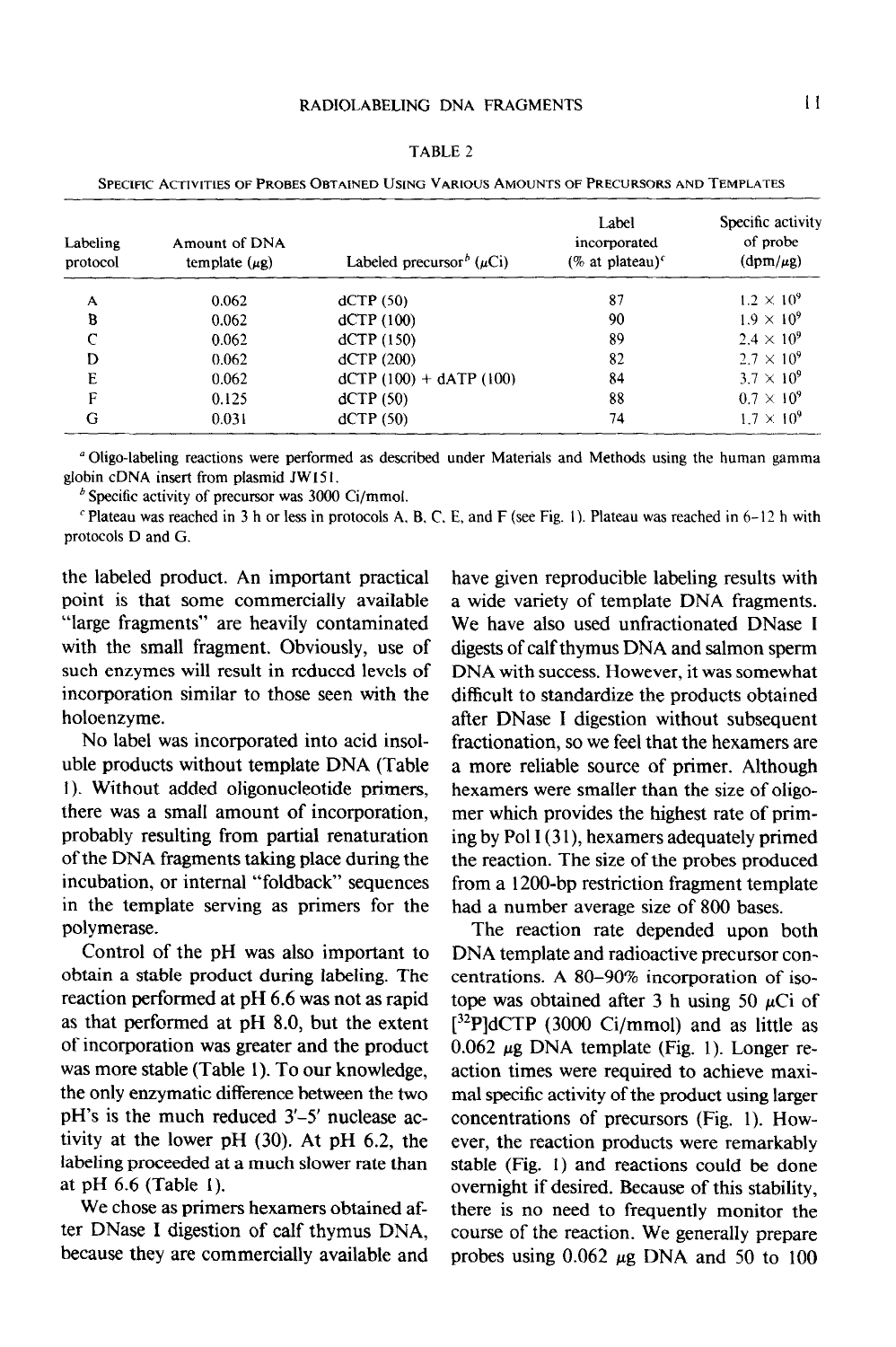

FIG. 2. Autoradiographs of Southern blots hybridized with oligo-labeled DNA fragment probes. The plasmids were cleaved with an appropriate restriction endonuclease, and the fragments containing the cDNA inserts were recovered from agarose gels and oligo-labeled as described under Materials and Methods. The labeled DNAs were then used as hybridization probes against Southern blots: (A) HinfI digests of chicken DNA  $(2, 4, 6, 8 \mu$ g from right to left) using ovalbumin probe; (B) Hhal digest of human DNA (5)  $\mu$ g), using human growth hormone probe; (C) MspI digest of human DNA (5  $\mu$ g), using alpha-globin probe; (D) HpaII digest of human DNA (5 µg), using gamma-globin probe. DNA fragments were labeled using labeling protocol A of Table 2; exposure time was 24-48 h. Autoradiographic exposures were made with Kodak XAR-5 film using Dupont Lightning-Plus intensifying screens at  $-70^{\circ}$ C (32,33). The sizes in kilobase pairs of the major fragments are indicated to the left of each blot.

 $\mu$ Ci of [<sup>32</sup>P]dCTP (3000 Ci/mmol), using a several-hour (or overnight) incubation.

DNA fragments could be labeled to high specific activity with this method for two reasons. First, the majority of the precursor could be incorporated into a DNA product (Fig. 1); second, very small amounts of DNA could serve efficiently as templates (Table 2). Specific activites of the probes ranged from 0.7  $\times$  10<sup>9</sup> to 3.7  $\times$  10<sup>9</sup> dpm/ $\mu$ g, depending upon the amounts of precursor triphosphate and template used (Table 2). The labeled DNA functioned efficiently as probe for filter hybridizations, as seen in the examples in Fig. 2. A 24- to 48-h exposure was adequate to visualize the bands corresponding to single copy genes in complex DNA.

The "oligo-labeling" technique could also be used to label restriction fragments eluted from gels by techniques other than the ethanol precipitation technique described here (data not shown). The Pol I large fragment does not

appear to be inhibited by agarose contaminants. These contaminants can inhibit the nick translation reaction, probably by interfering with the DNase I nicking step (Refs.  $(11,12)$ ) and our unpublished results).

In summary, we have described a technique for recovering and radiolabeling restriction endonucleasc fragments of DNA. The technique is efficient in terms of time, and has the advantage that a stable labeling product, of very high specific activity, can be produced using small amounts of DNA template and radioactive precursor. We have already used this technique for labeling over a dozen different cloned eucaryotic sequences, including those from insect, avian, rodent, and human cells, and have found it to be both simple and reliable.

#### ACKNOWLEDGMENTS

We are grateful to Dr. John A. Phillips, III, Dr. Peter H. Seeburg, Dr. Haig H. Kazazian, and Corinne Boehm